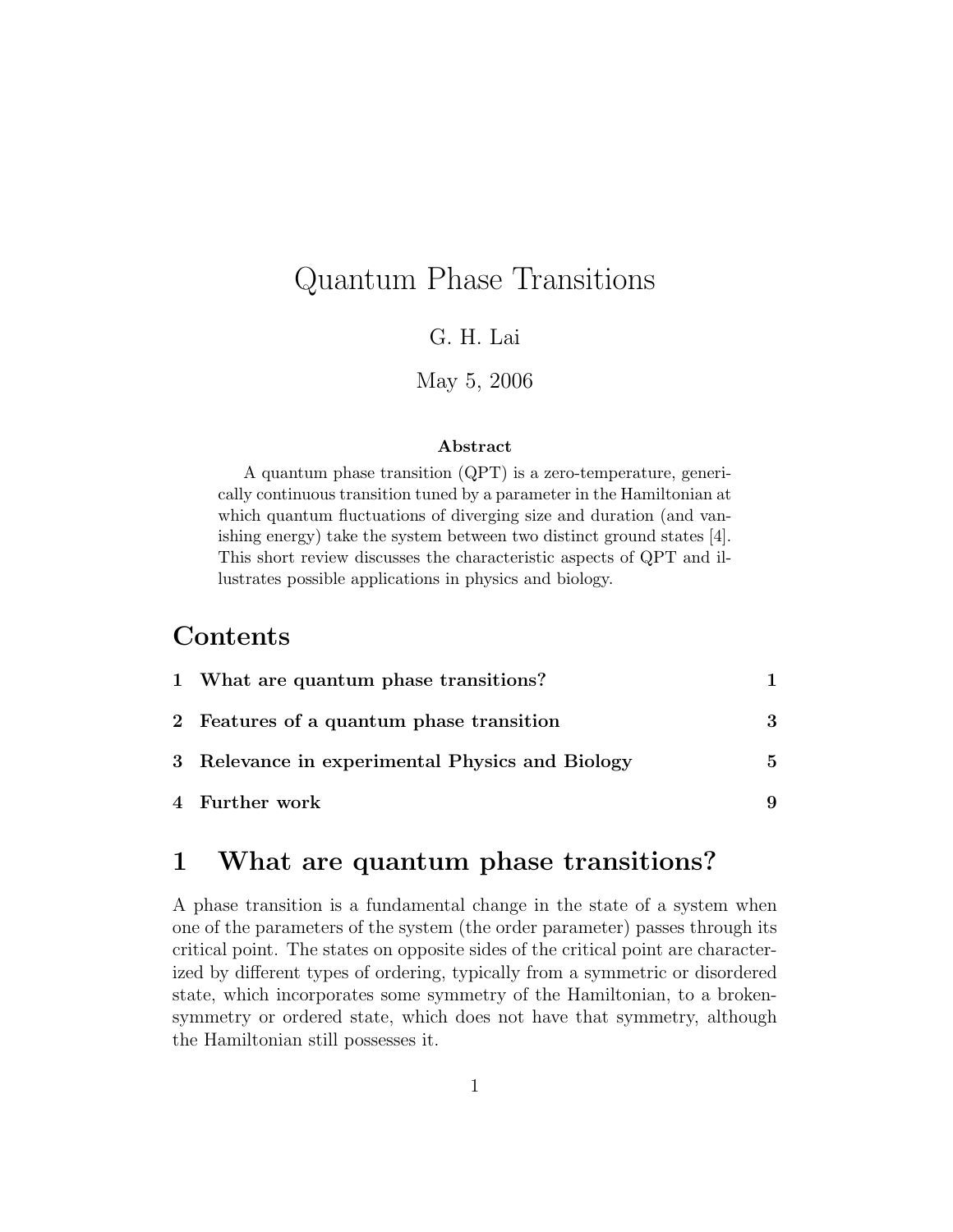As we approach the phase transition, the correlations of the order parameter become long-ranged. Fluctuations of diverging size and duration (and vanishing energy) take the system between two distinct ground states across the critical point. When are quantum effects significant? Surprisingly, all non-zero temperature transitions are considered "classical", even in highly quantum-mechanical systems like superfluid helium or superconductors. It turns out that while quantum mechanics is needed for the existence of an order parameter in such systems, it is classical thermal fluctuations that govern the behaviour at long wave-lengths. The fact that the critical behaviour is independent of the microscopic details of the actual Hamiltonian is due to the diverging correlation length and correlation time: close to the critical point, the system performs an average over all length scales that are smaller than the very large correlation length. As a result, to correctly describe universal critical behaviour, it should suffice to work with an effective theory that keeps explicitly only the asymptotic long-wavelength behaviour of the original Hamiltonian (for instance, the phenomenological Landau-Ginsburg free-energy functional).

So far, we have shown that classical theory suffices. However, consider what happens when the temperature around the critical point is below some characteristic energy of the system under consideration [2]. For example, the characteristic energy of an atom would be the Ryberg energy. We see a characteristic frequency  $\omega_c$  and it follows that quantum mechanics should be important when  $k_bT < \hbar\omega_c$ . In the same spirit, if  $k_bT >> \hbar\omega_c$  close to the transition, the critical fluctuations should behave classically. This argument also shows that zero-temperature phase transitions, where  $T_c = 0$ , are qualitatively different and their critical fluctuations have to be treated quantum mechanically.

In such zero-temperature or quantum phase transitions (QPT), instead of varying the temperature through a critical point, we tune a dimensionless coupling constant J in the controlling Hamiltonian  $H(J)$ . Generically [1], the ground state energy of  $H(J)$  will be a smooth, analytic function of g for finite lattices. However, suppose we have the Hamiltonian  $H(J) = H_0 + JH_1$ , where  $H_0$  and  $H_1$  commute. This means that  $H_0$  and  $H_1$  can be simultaneously diagonalized and the eigenstates of the system will remain the same even though the eigen-energies will vary with  $J$ . A level crossing is possible where an excited level crosses the ground energy level at some coupling constant  $J_c$ , creating a point of non-analyticity in the ground state energy as a function of J, which manifests as a quantum phase transition.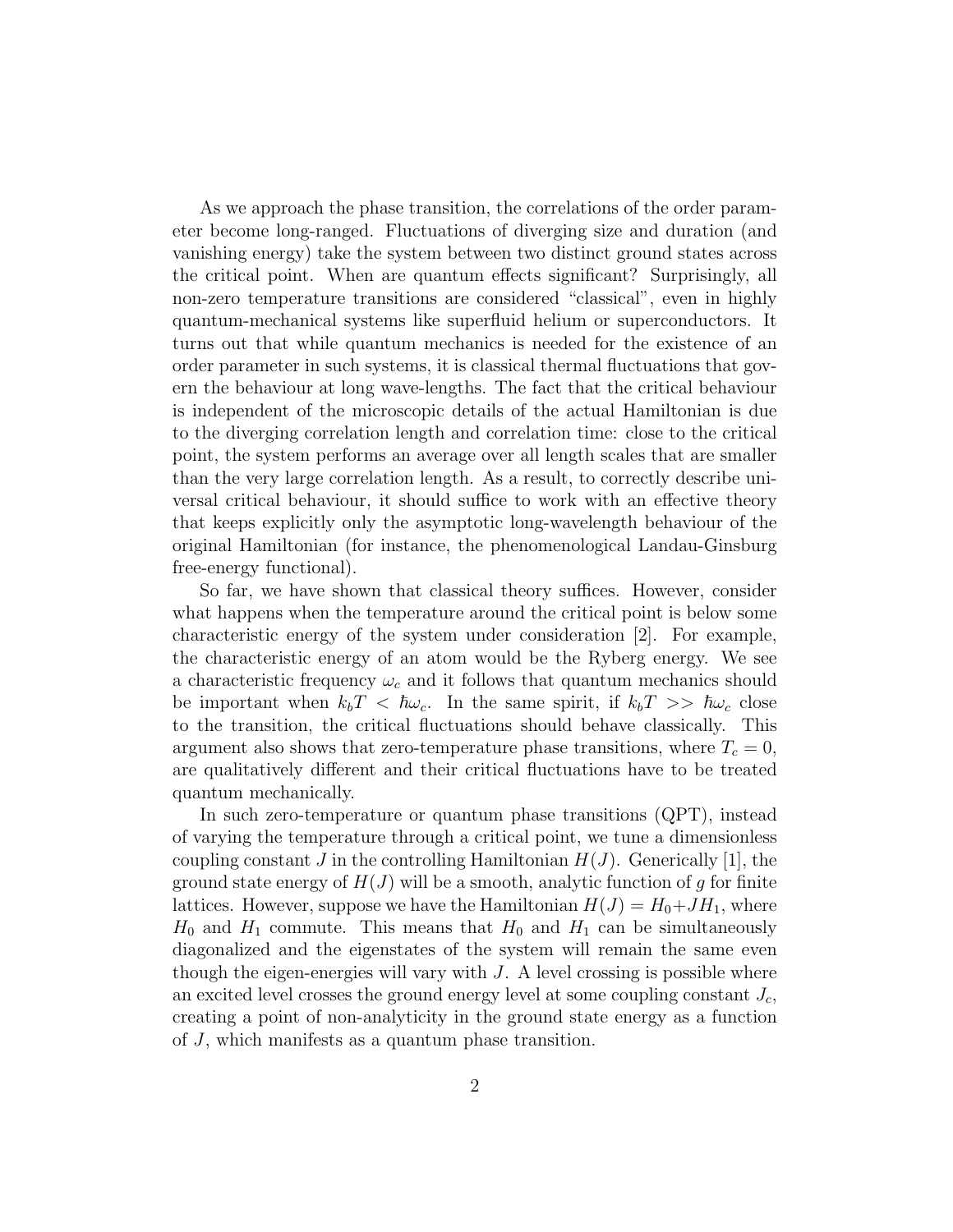

Figure 1: (A) Schematic phase diagram showing a paramagnetic (PM) and  $\alpha$  refromagnetic  $(\text{r} \text{m})$  phase. The dotrongiti Ution ty of the quantum critical point  $(I -$ Vicinity of the quantum critical point  $(J = J_c, T = T_c)$ . Indicated are the mechanical critical behaviour $(QM)$  [2]. a ferromagnetic (FM) phase. The dotted path represents a classical phase transition while the solid line indicates a quantum phase transition.  $(B)$  $\bar{1}$ ing the universality class, we expect the critical behavior at this quantum  $\bar{1}$ critical region, as well as the regions dominated by the clasical and quantum This brings us to the question of how continuity is guaranteed when one

#### $\Omega$   $\Gamma$  coture  $\Omega$  and property  $r$  $\boldsymbol{\mathcal{L}}$  - from the ferrom the feature  $\boldsymbol{\mathcal{L}}$  and  $\boldsymbol{\mathcal{L}}$  and  $\boldsymbol{\mathcal{L}}$  and  $\boldsymbol{\mathcal{L}}$  $\mathbf{Q}$ , also explains why the behavior at the  $\mathbf{Q}$ 2 Features of a quantum phase transition shows an enlarged section of the phase diagram near the quantum criti-

 $\tau$ given in and the concepts, we consider the example of  $\alpha$  $\frac{1}{2}$  ferromagnet  $\left[2\right]$ . Figure 1.4 shows a schemation  $\text{rctromagnetic}$  [ $\epsilon$ ].  $\text{r}$  by allowing with some number plane, with T the temperature and J the strength of the exchange coupling tion at the critical value Jc. This is the quantum phase transition we are interested in the control we have seen that the control intervalse that the control is, is, is, is, if  $\alpha$ paramagnetic phase (large  $T$ , small  $J$ ) from the ferromagnetic phase (small T, large J). For any given J, there is an associated Curie temperature  $T_c$ cal point. The critical region, i.e. the region in parameter space where the To illustrate the concepts, we consider the example of a metallic or itinerant  $\mathbf{F}$  the contraction that the contraction of the critical region is divided in the  $\mathbf{F}$ ferromagnet [2]. Figure 1A shows a schematic phase diagram in the  $T - J$  $T$  division between these two regions (shown as a dotted line in Fig. 2). that is responsible for ferromagnetism. The coexistence curve separates the and classical phase transition occurs if we vary the temperature through  $T_c$ . On the other hand, imagine changing  $J$  at zero temperature, for instance, by alloying/doping the magnet with some non-magnetic material. Here, we encounter a quantum phase transition between the paramagnet and the ferromagnet at the critical value  $J_c$ .

The behaviour at the  $T = 0, J = J_c$  is very different from  $T \neq 0$ . In order to understand what happens in the vicinity of a QPT, a special mathematical trick which allows us to connect QPT with classical statistical mechanics is needed [3]. Consider the partition function of a d-dimension classical system governed by a Hamiltonian  $H$ ,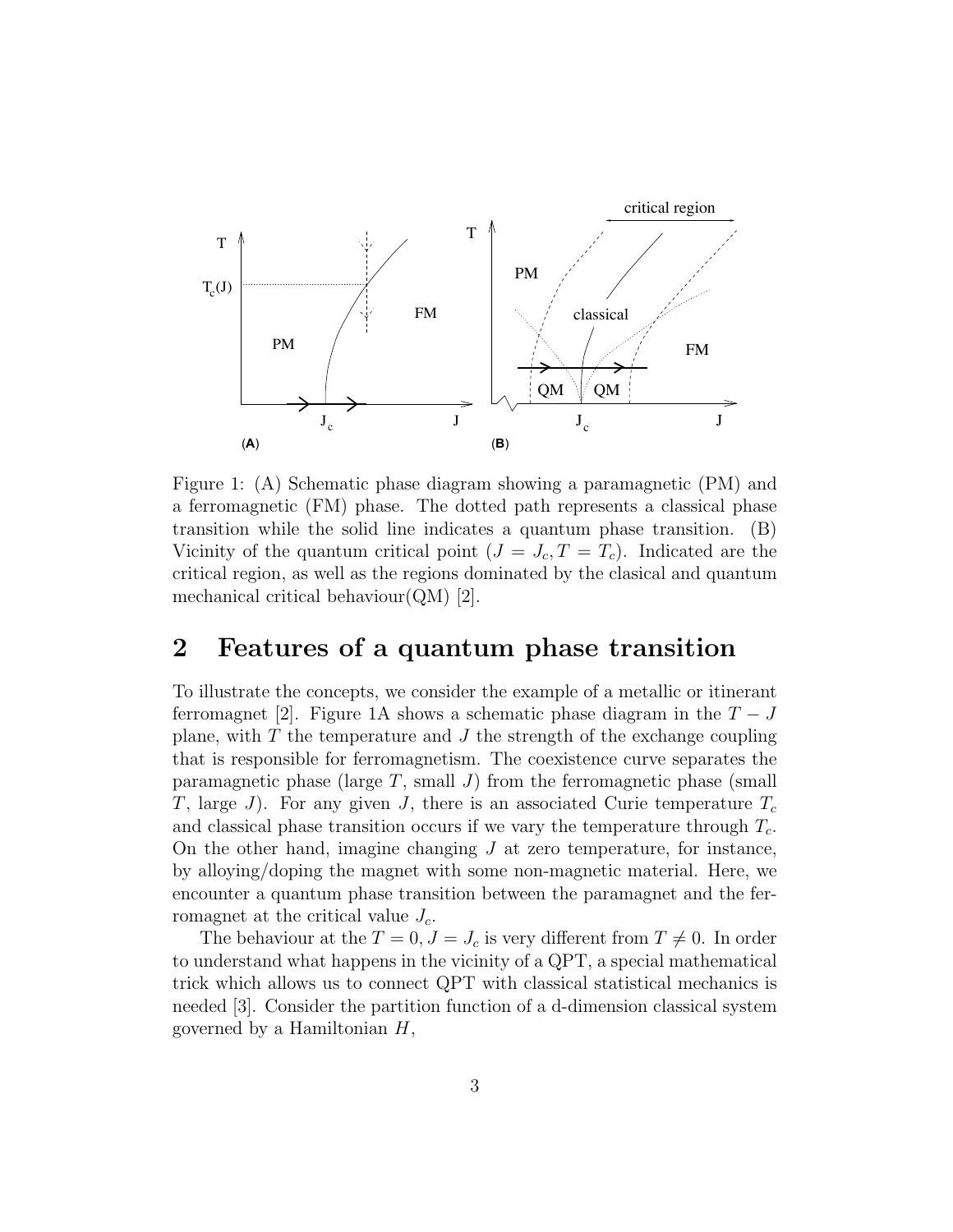$$
Z(\beta) = \text{Tr} \, e^{-\beta \hat{H}} \tag{1}
$$

which can be written, via Feynman's path integral formulation, as a function integral of the form (generalized for quantum many-body systems)

$$
Z = \int D[\bar{\psi}, \psi] e^{S[\bar{\psi}, \psi]}.
$$
 (2)

Here, we let  $\hat{H}$  be the Hamiltonian operator and S is the action of the system,

$$
S[\bar{\psi}, \psi] = \int d\mathbf{x} \int_0^{\frac{1}{k_B T}} d\tau \, \bar{\psi}(\mathbf{x}, \tau) \left[ -\frac{\partial}{\partial \tau} + \mu \right] \psi(\mathbf{x}, \tau) - \int_0^{\frac{1}{k_B T}} d\tau \, H(\bar{\psi}(\mathbf{x}, \tau), \psi(\mathbf{x}, \tau)). \tag{3}
$$

 $\bar{\psi}$  and  $\psi$  are the conjugate fields isomorphic to the creation and annihilation operators in the second quantized formulation of the Hamiltonian. We have sneaked in the trick of Wick rotation: analytically continuing the inverse temperature  $\beta$  into imaginary time  $\tau$  via  $\tau = -i\hbar\beta$ , so that the operator density matrix of Z,  $e^{\beta \hat{H}}$ , looks like the time-evolution operator  $e^{-i\hat{H}\tau/\hbar}$ . The end result is seen in the action, which looks like that of a  $d+1$  Euclidean space-time integral, except that the extra temporal dimension is finite in extent (from 0 to  $\beta$ ). As  $T \to 0$ , we get the same (infinite) limits for a  $d+1$ effective classical system. This equivalent mapping between a d-dimension quantum system and a  $d + 1$ -dimensional classical system allows for great simplifications in our understanding of QPT.

Since we know that the quantum transition is related to a classical analog in a different spatial dimensionality, and since changing the dimensionality usually means changing the universality class, the critical behaviour at the quantum critical point  $J_c$  should be different from that observed at any other point along the coexistence curve in Figure 1.

Also, another interesting aspect of QPT is that dynamics and thermodynamics(i.e. statics, as thermodynamics is very much a misnomer) cannot be independently analyzed, unlike the case for classical statistical mechanics. This loss of freedom is due to the non-commutability of coordinates and momenta in the quantum problem. As a result, both the form of the Hamiltonian as well as the equations of motion are required, meaning that one cannot solve the thermodynamics without also solving the dynamics –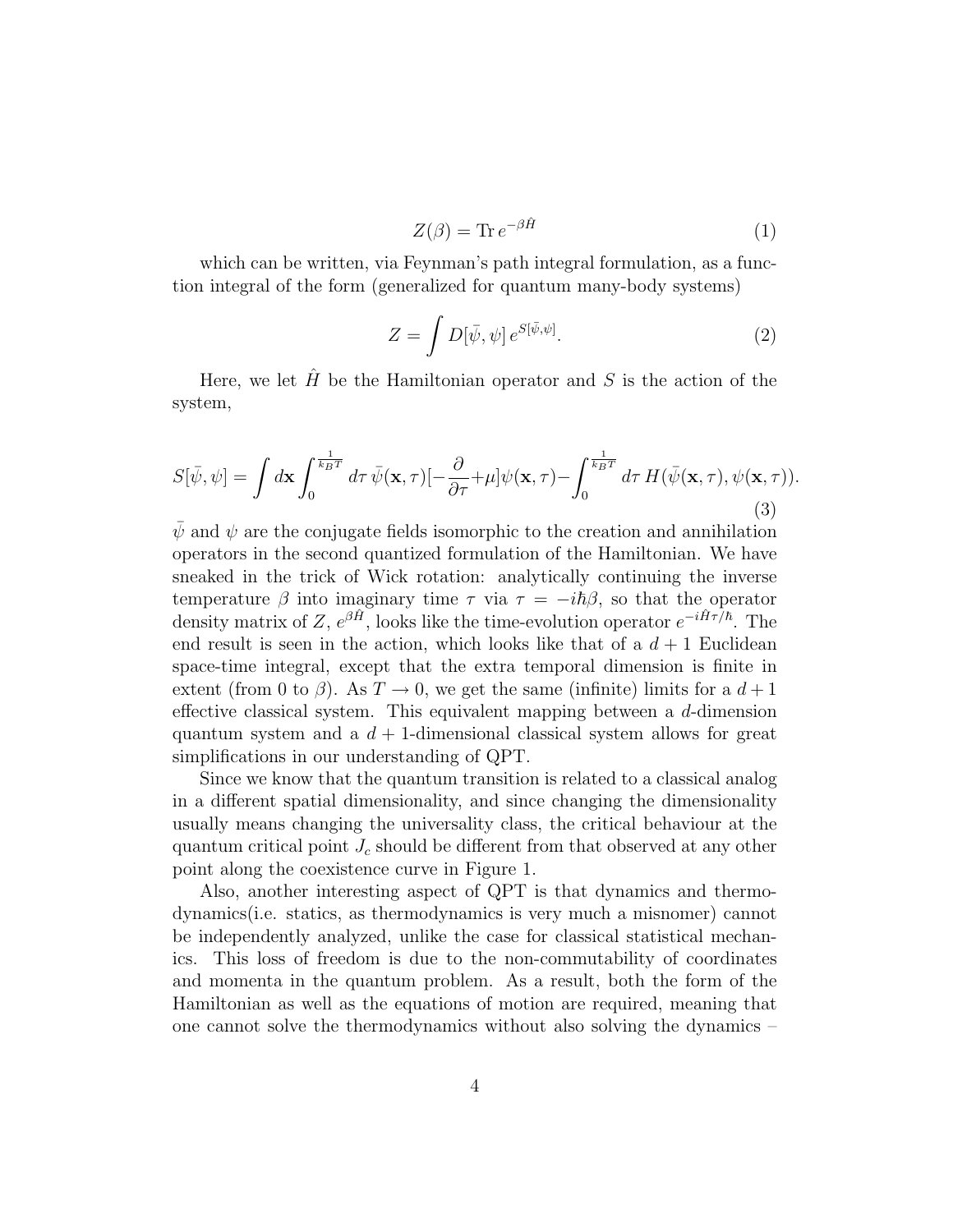a feature that makes quantum statistical mechanics much harder to solve. Hence, even though it was mentioned in the earlier paragraph that a quantum transition can, in some fashion, be mapped into a classical thermodynamic transition, information about the correlations in excited states which drive the system out of the ground state cannot be extracted from this map.

# 3 Relevance in experimental Physics and Biology

Quantum phase transitions attract intense attention because they are relevant to a host of experimental issues, despite the fact that  $T = 0$  cannot be achieved experimentally. This is because associated with the quantum critical point, there is a sizable region where quantum critical behaviour is observable (labeled QM in Fig. 1B). Some examples are:

- Anderson-Mott models and metal-insulator transitions [4],
- superconductor-insulator (SI) transition in granular superconductors [5],
- transitions between quantum hall states [3],
- the physics of vortices in the presence of columnar disorder [6].

Besides the above, knowledge of dissipative effects [7] on quantum coherence and QPT is essential to assess the reliability of mesoscopic quantum devices in performing tasks that strongly depend on their ability to maintain entanglement (for instance, in quantum computation). Among quantum devices widely used, many are based on a collection of regularly arranged or single small Josephson junctions (JJ). A Josephson junction comprises two superconductors linked by a very thin insulating oxide barrier and the current that tunnels through the barrier is the Josephson current. Josephson junction arrays also constitute a particularly attractive testing ground for the superconducting-insulating (SI) transition, because all parameters are well under control and are widely tunable. Cooper pairs of electrons are able to tunnel back and forth between grains and hence communicate about the quantum state on each grain. If the Cooper pairs are able to move freely from grain to grain throughout the array, the system behaves like a superconductor. If the grains are very small, a large charging energy is incurred to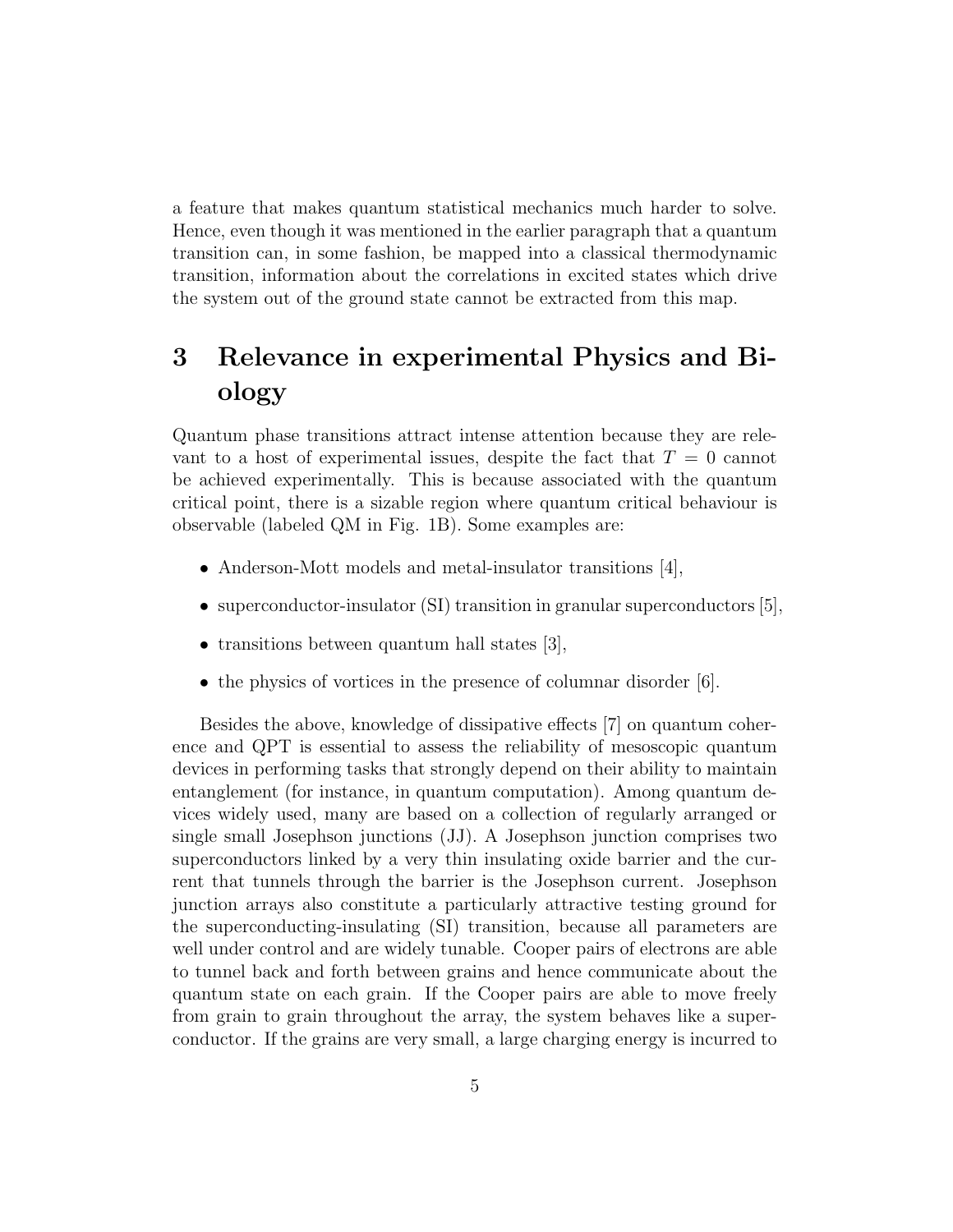

 $\Gamma$ *igure*  $\Omega$ ,  $(\Lambda)$  **D**<sub>operator *estion*</sub> Tiguie 2. (A) itepresentation represent junctions between superconducting segments, and  $\theta_i$  a f the superconducting order parameter. (B) Typical path or<br>f the 1D II cross. Notice it is conjuraled to the supercrise classical XY model. The long-ranged correlations are (superconducting for 1D JJ) phase. (C) Typical path or time history of the 1D JJ array in the insulating phase (or disordered phase for 1dequivalent to the configuration Figure 2: (A) Representation of a 1D Josephson Junction array. Crosses represent junctions between superconducting segments, and  $\theta_i$  are the phases of the superconducting order parameter. (B) Typical path or time history of the 1D JJ array. Notice it is equivalent to the con-(superconducting for 1D  $33$ ) phase. (O) Typical path of time instery of the<br>1D JJ array in the insulating phase (or disordered phase for  $1+1D XY$ ) [3]. of the 1D JJ array. Notice it is equivalent to the configuration of a  $1+1D$ classical XY model. The long-ranged correlations are typical of the ordered

move an excess Cooper pair onto a grain. When this energy is Cooper pairs cannot propagate and becomes confined on individual grains, leading to the quenching of the collective superconducting pha leading to the quence ess Cooper pair onto a grain. When this  $\epsilon$  $\frac{1}{2}$  leading to the quenching of the collective superconducting phase. move an excess Cooper pair onto a grain. When this energy is large enough,

total time interval fixed by the temperature of interest.

As an example, we consider a one-dimensional array of ident 2). The essential degrees of freedom are the phases of the complex superconducting order parameter on the metallic segments connected by and their conjugate variables, the charges (excess Co lently the voltages) on each g Fig. 2B and 2C, one can draw an analogy between our syste classical XY model. It turns out that, in an approximation that preserves the universality class of the system, we can indeed map our 1D JJ and  $Z-Y$  system [3], with our dimensionless coupling constant  $K \sim \sqrt{2}$  $\mu$  is the temperature in the classical analog, where  $E_c$ -&*mN*!*e*!#1/"\$)\**<sup>H</sup>*!*n*'. (5) the capacitive charging energy and  $E_J$  the Josephson coupling This equivalence generalizes to d-dimensional arrays and  $d+1$ -dimensional lently the voltages) on each grain. Even without doing further math, from classical X-Y models. Among the systems studied, two-dimensional ones are most interesting as no true long-range order is possible at finite temperatures while a genuine QPT occurs at  $T = 0$ . Moreover, 2D samples can be easily ducting order parameter on the metallic segments conn  $X-Y$  system [3], with our dimensionless coupling consta As an example, we consider a one-dimensional array of identical JJs (Fig. ing the role of the temperature in the classical analog, where  $E_c = (2e)^2/C$  is the capacitive charging energy and  $E_J$  the Josephson coupling in the array. ducting order parameter on the metallic segments connected by the junctions song Cooper roy  $\frac{1}{2}$  *C*<sub>2</sub> *C*<sub>2</sub> *C*<sub>2</sub> *C*<sub>2</sub> *C*<sub>2</sub> *C*<sub>2</sub> *C*<sub>2</sub> *C*<sub>2</sub> *C*<sub>2</sub> Fig. 2B and 2C, one can draw an analogy between our system and a 2-D and their conjugate variables, the charges (excess Cooper pairs, or equivauniversality class of the system, we can indeed map our 1D JJ array into a 2D X-Y system [3], with our dimensionless coupling constant  $K \sim \sqrt{E_c/E_J}$  playfabricated and experimentally characterized.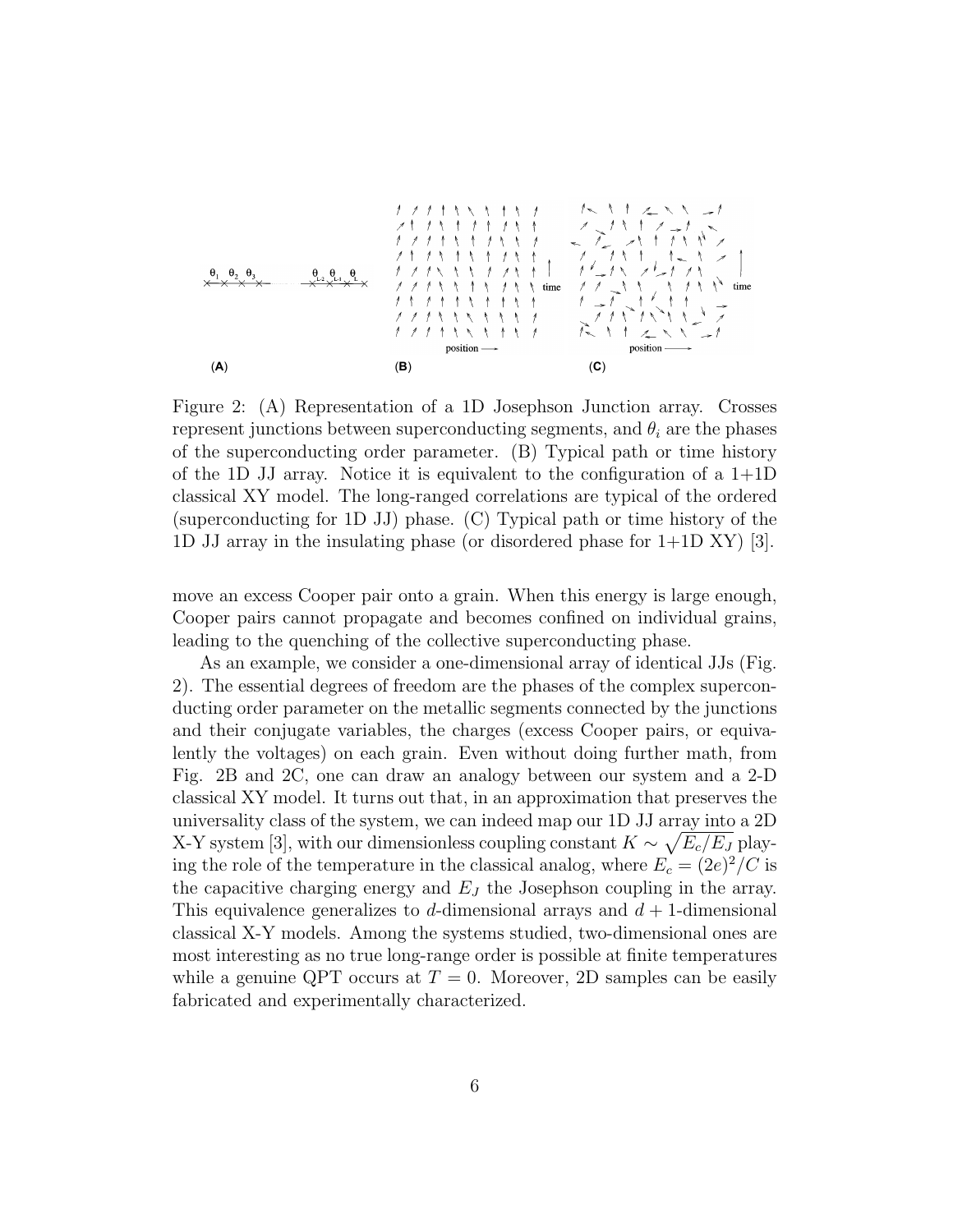

 $XY$  model on a triangular lattice. The helical ordering around  $\frac{1}{1-\mu}$ plaquette of the bundle lattice is shown in  $(B)$ , where the dark black lines depict the polymer backbone while the spheres depict peaks in the condensed Figure 3: Correspondence between polyelectrolyte bundle and  $T = 0$  2D JJ array. (A) The two degenerate, chiral ground states of the antiferromagnetic  $XY$  model on a triangular lattice. The helical ordering around a triangular lattice. charge density [9].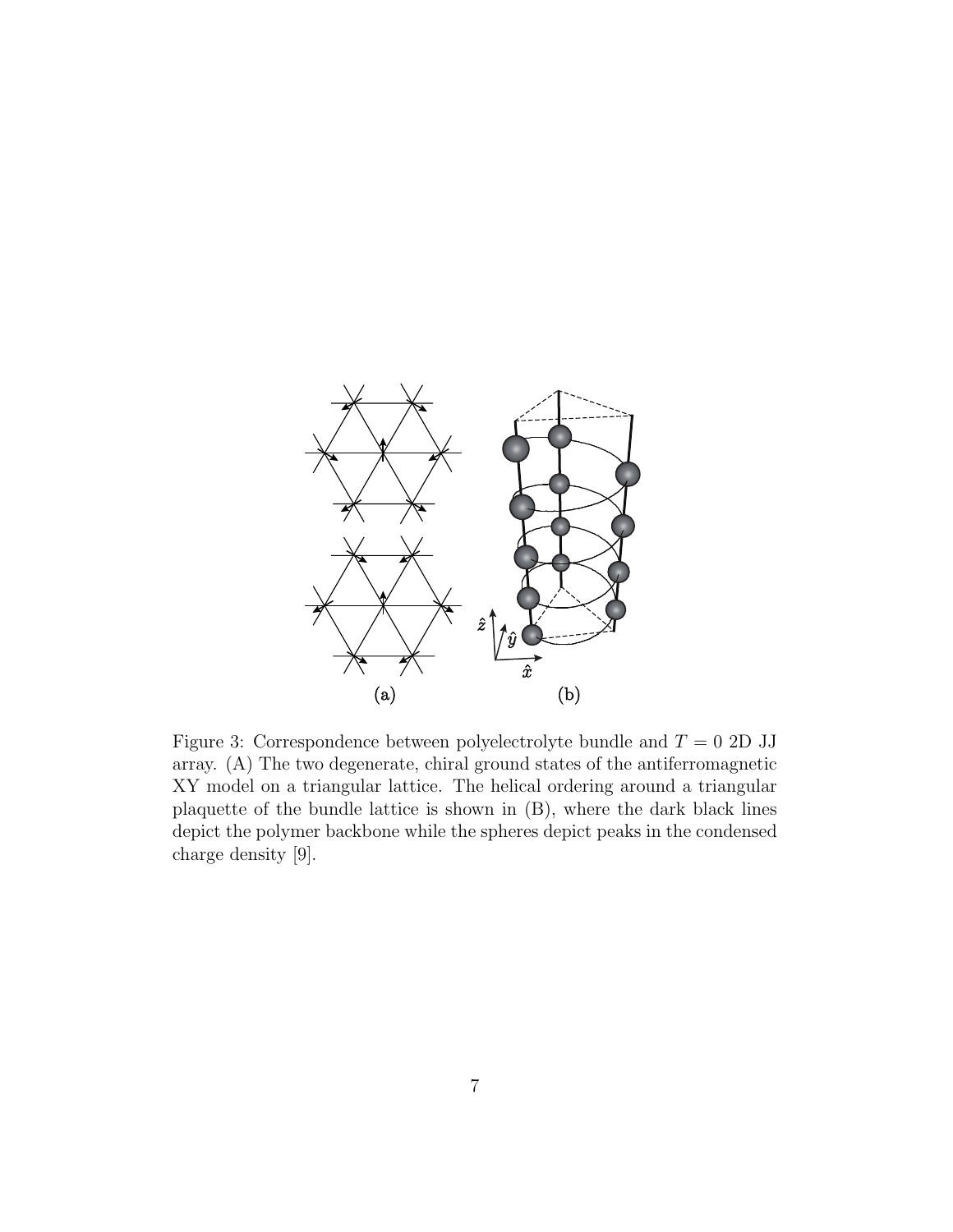|                                   | free-energy functional, $\beta F[\phi]$ imaginary-time action, $\hbar^{-1}S[\phi]$ |
|-----------------------------------|------------------------------------------------------------------------------------|
| height along polymer, z           | imaginary time, $\tau = it$                                                        |
| longitudinal phonon               | inverse grain charging                                                             |
| (or phase) stiffness, $\beta C$   | energy, $\hbar E_c^{-1}$                                                           |
| electrostatic, inter-rod          | Josephson inter-grain                                                              |
| coupling, $\beta E_{ii}$          | coupling, $\hbar^{-1}E_J$                                                          |
| shear strain, $2G\epsilon_{1z}$   | vector potential, $(2\pi/\Phi_0)\mathbf{a}_{\perp}$                                |
| elastic response, $G_{xzxz}(q_z)$ | current response, $-C_{xx}(-i\omega)$                                              |

Figure 4: Correspondence between  $d = 3$  classical polyelectrolyte system (left) and  $d = 2 + 1$  quantum frustrated JJ array system (right) [9].

In biology, nature has a small range of temperatures to play with, due to the protein nature of life chemistry, and most phase transitions occur with the variation of a parameter other than temperature. I hypothesize that it may be possible to draw analogies with QPTs, where the temperature is fixed (at  $T = 0$ ) and some other parameter is varied, and hence tap into the immerse theoretical and experimental work that has been done on JJ arrays. Although i do not have anything solid to back up my statement, the field of polyelectrolyte condensation may show some promise. Polyelectrolyte chains naturally repel each other, but will nevertheless form condensed bundles in the presence of oppositely charged counterions beyond a certain valency (depending on the nature of the polyelectrolyte). Examples include DNA and F-actin. In fact, polyelectrolytes condense above a certain counterion concentration and dissociate above another counterion concentration. It has become clear that this condensation results from some form of organization of the counterions, either dynamical (correlated charge density fluctuations) or essentially static, in the form of a counterion lattice (positional correlations between condensed counterions).

Some theoretical work on the counterion 'melting' transition suggest that the melting transition (i.e. the bundle-to-individual polyelectrolyte transition) is continuous and can be shown to be in the universality class of the three-dimensional XY model [8]. In another work [9], researchers managed to establish a mapping between a model for hexagonal polyelectrolyte bundles and a two-dimensional, frustrated Josephson-junction array (Fig.3). They found that the  $T = 0$  SI transition of the quantum system corresponds to a continuous liquid-to-solid transition of the condensed charge in the finite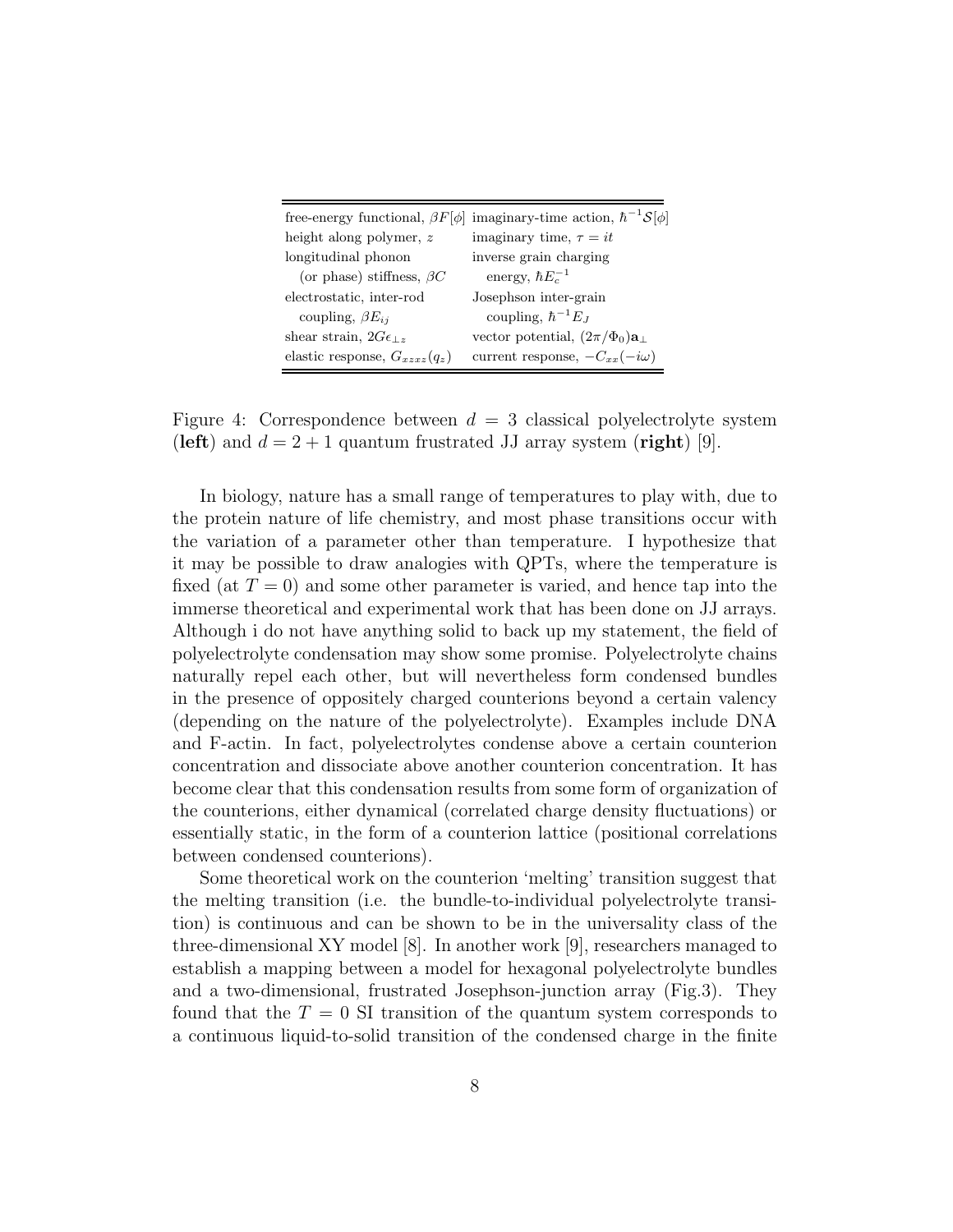temperature classical polyelectrolyte system. Moreover, the role of the vector potential in the JJ system is played by elastic strain in the classical system (Fig. 4). The general conclusion of this work relates the elastic constants of polyelectrolyte bundles to the phase behaviour of the counterions, which is significant as elastic constants are easier to measure than the scattering amplitudes of counterion charge modulation.

### 4 Further work

Due to constraints, much experimental and theoretical details have been left out. There are interesting instances of quantum phase transitions in two dimensional quantum magnets which cannot be predicted with an order parameter using the GLW (Ginzburg-Landau-Wilson) formalism that we have adopted in this study [10]. Also, studies on the dynamics of QPTs are still active and a quantum counterpart for the classical Kibble-Zurek mechanism of second order thermodynamic phase transitions was recently proposed [11, 12, 13]. It appears that both experimentalists and theorists have their work cut out for them!

# References

- [1] S. Sachdev, Quantum Phase Transitions (Cambridge Uni. Press, Cambridge, England, 1999)
- [2] D. Belitz, T. R. Kirkpatrick, cond-mat/9811058 (1998), contribution to Models and Kinetic Methods for Non-equilibrium Many-Body Systems (editor: J. Karkheck)
- [3] S. L. Sondhi, S. M. Girvin, J. P. Carini, D. Shahar, Rev. Mod. Phys. 69, 315 (1997)
- [4] H. -L. Lee, J. P. Carini, D. V. Baxter, W. Henderson, G. Grüner, Science 28 (287): 633-636 (2000)
- [5] Kuper et. al., Phys. Rev. Lett. 56, 278 (1986); Paalanen et. al., Phys. Rev. Lett. 65, 927 (1990); Garno et. al., Phys. Rev. Lett. 69, 3567 (1992); Kapitulnik et. al., Phys. Rev. Lett. 74, 3037 (1995)